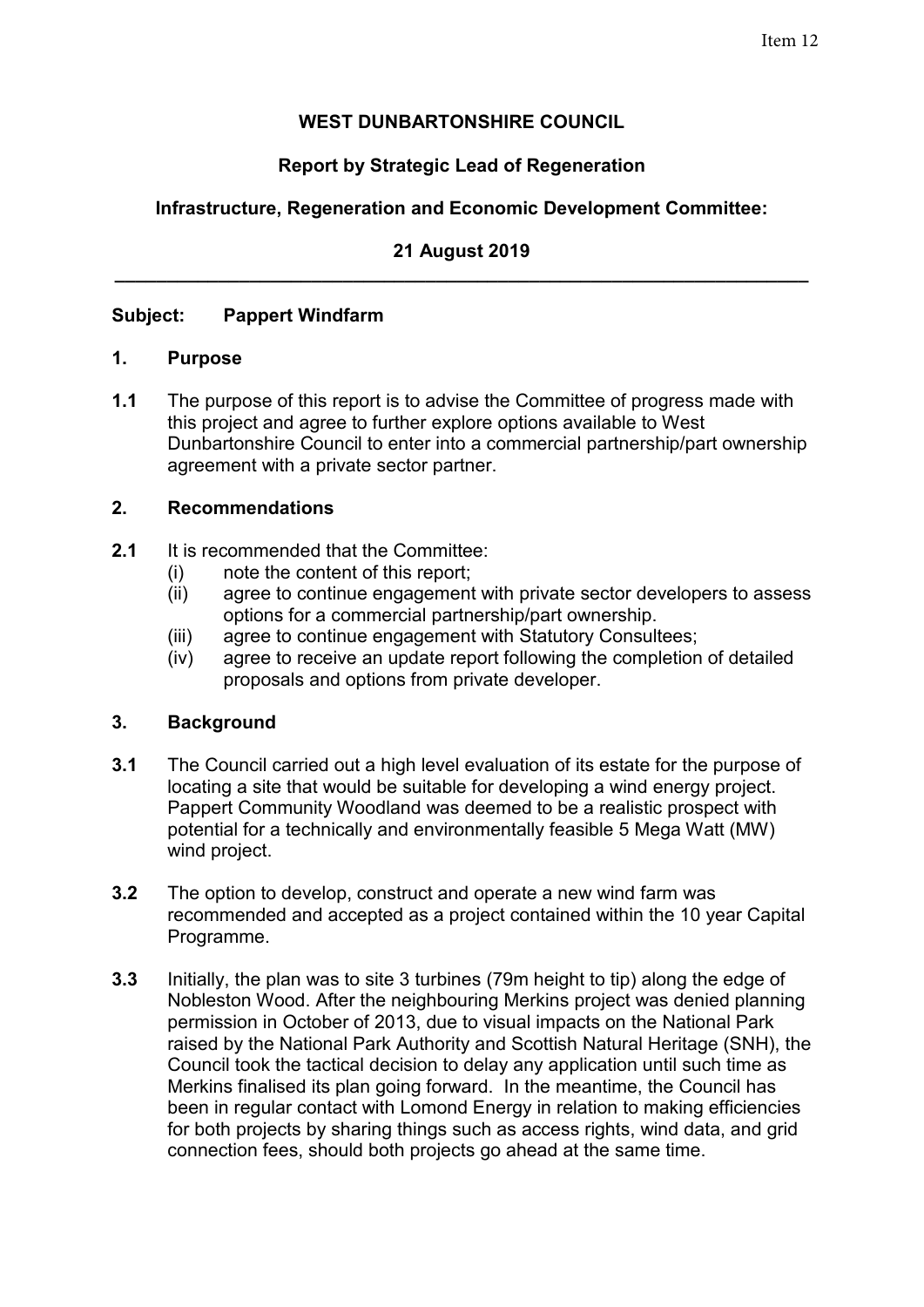**3.4** On the back of significant legislative changes in Scotland, the Council decided to maximise the capacity of the site, so early in 2017, the Council procured Land Use Consultants Limited (LUC) to carry out a Landscape and Visual Impact Assessment (LVIA) and to develop a new layout. LUC determined that a maximum of 4 turbines at a height to tip of approximately 79m was feasible on the site. A high level business case was produced which determined that, depending which type of financial model is used, the 4 turbine layout would pay itself back in between 11 and 20 years, and generate approximately 7,000MWh of electricity per year. The Council consumed 26,000MWh in 2016/17 so this layout could produce approximately 27% of the Council's total electricity demand.

## **4. Main Issues**

- **4.1** Since the last update Lomond Energy has withdrawn proposals to develop on the site adjacent to WDC land and council officers have had discussions with a new developer who is considering a similar but potentially greater scale scheme utilising much larger turbines.
- **4.2** It has become clear through these discussions that the option for WDC to develop its own smaller scale wind energy project would now be extremely challenging from a cost and return perspective.
- **4.3** The Scottish Government have stated that they will be working with stakeholders to find solutions to onshore wind deployment barriers, and to help support commercially viable projects across Scotland.
- **4.4** In the absence of subsidy support for onshore wind, all Megawatt hours produced from onshore wind in the future will need to be as cheap as other forms of renewable generation and be contracted through some form of long term Power Purchase Agreement to enable delivery of a windfarm project.
- **4.5** Windfarms that are the windiest and the cheapest to build utilising economies of scale from multi MW turbines with tip heights much larger than those deployed to date will be able to produce the energy at the lowest cost. Currently there are 7,800MW of installed onshore wind in Scotland with a further 3,900MW consented and ready to go and a further 1,900MW in planning. The majority of the 3,900MW of consented projects are sub 150m to tip with sub 120m rotor diameters. Due to reductions in the wholesale electricity price per MWhr for the purchase of energy these projects may struggle to become financially viable. Already there are developers submitting variations to consented projects to increase tip heights to over 175m for this reason.
- **4.6** Looking further afield into Central Europe, Asia, Australia, China and the Americas the onshore wind market has matured to a point where the market sits with tip heights at 225m or higher becoming standard. This leaves turbine manufacturers with a difficult decision for the UK.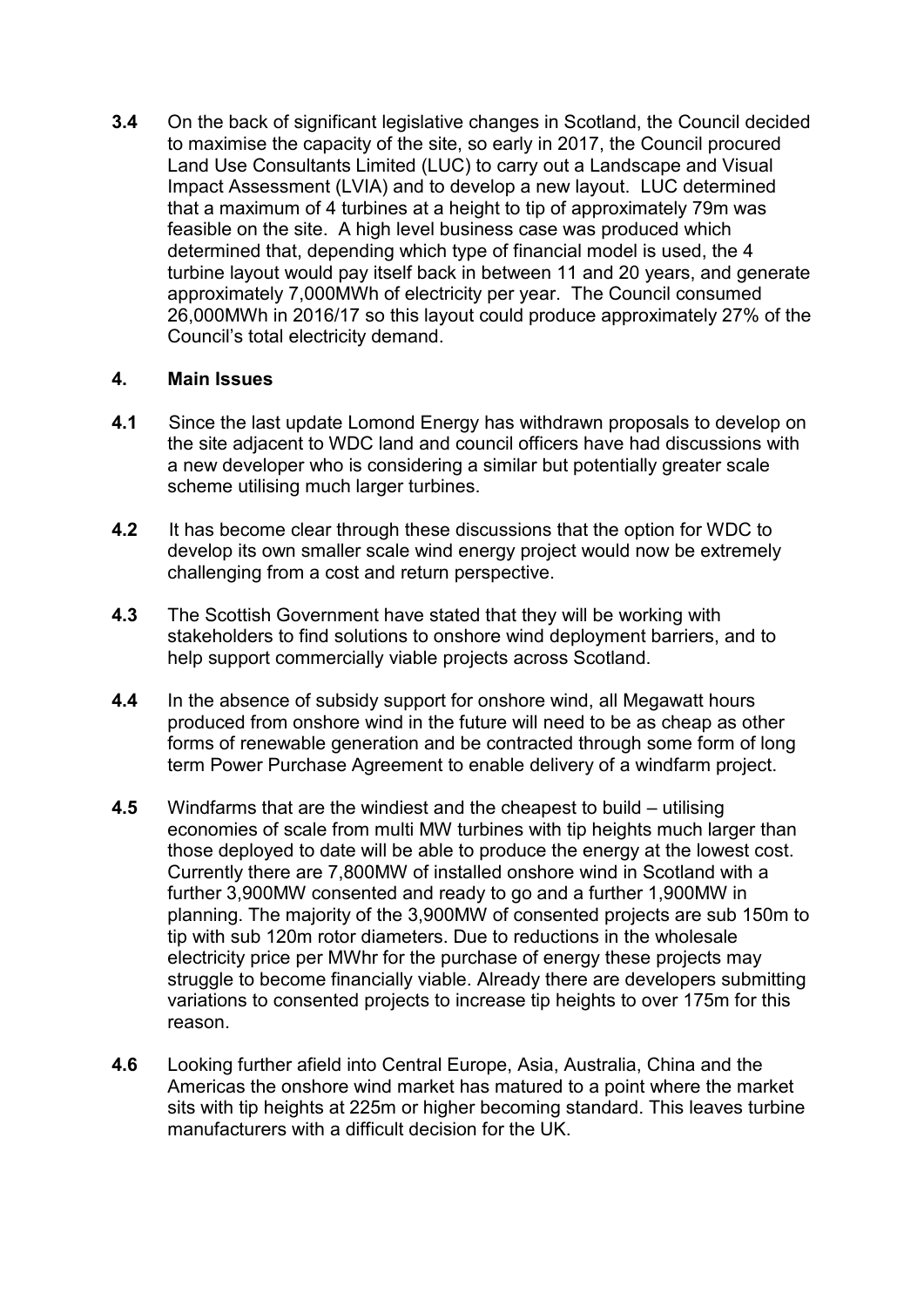Continue to produce smaller machines for a seemingly stagnant market or, discontinue production of smaller machines and wait for the market to change because it will have to. The latter is becoming a reality with suppliers indicating that for tips up to 115m the end of 2019 will see the end of availability for machines and by 2025 availability for tips up to 150m will be seriously limited.

- **4.7** With a requirement for a quadrupling of renewable generation and a doubling of grid capacity by 2045 to meet Scottish Governments ambitious net zero targets onshore wind will have a critical role to play into the future. However, in the current post subsidy world where wind projects compete against ever more competitive energy markets, small wind projects with low tip heights such as that originally proposed by WDC at Pappert Hill will not be viable.
- **4.8** The proposed options to be explored with the new developer are;
	- Commercial partnership/shared ownership arrangement with the developer.
	- A shared ownership scheme may also be offered into the local community groups, in addition to a wider Community Benefits Scheme.
	- A form of long term supply agreement or power purchase agreement with the developer. This would benefit WDC in (a) potentially reduced energy costs across the portfolio and (b) demonstrating involvement in renewable energy project of scale.

## **5. People Implications**

**5.1** There are no personnel issues at this time.

## **6. Financial and Procurement Implications**

**6.1** Detailed business cases will need to be produced for all options, should Council wish to pursue them.

## **7. Risk Analysis**

- **7.1** Given the sensitive nature of wind farm developments there is always risk associated with planning approval and community buy-in. The project team will continue to engage with all statutory consultees through the next phase of the project to minimise the risk where possible.
- **7.2** It should be noted that WDC has spent £22k on this project over the last 3 financial years.

# **8. Equalities Impact Assessment (EIA)**

**8.1** An Equalities Impact Assessment Screening was carried out as part of the original business case. A further screening assessment will be undertaken once a preferred scheme has been identified for the site.